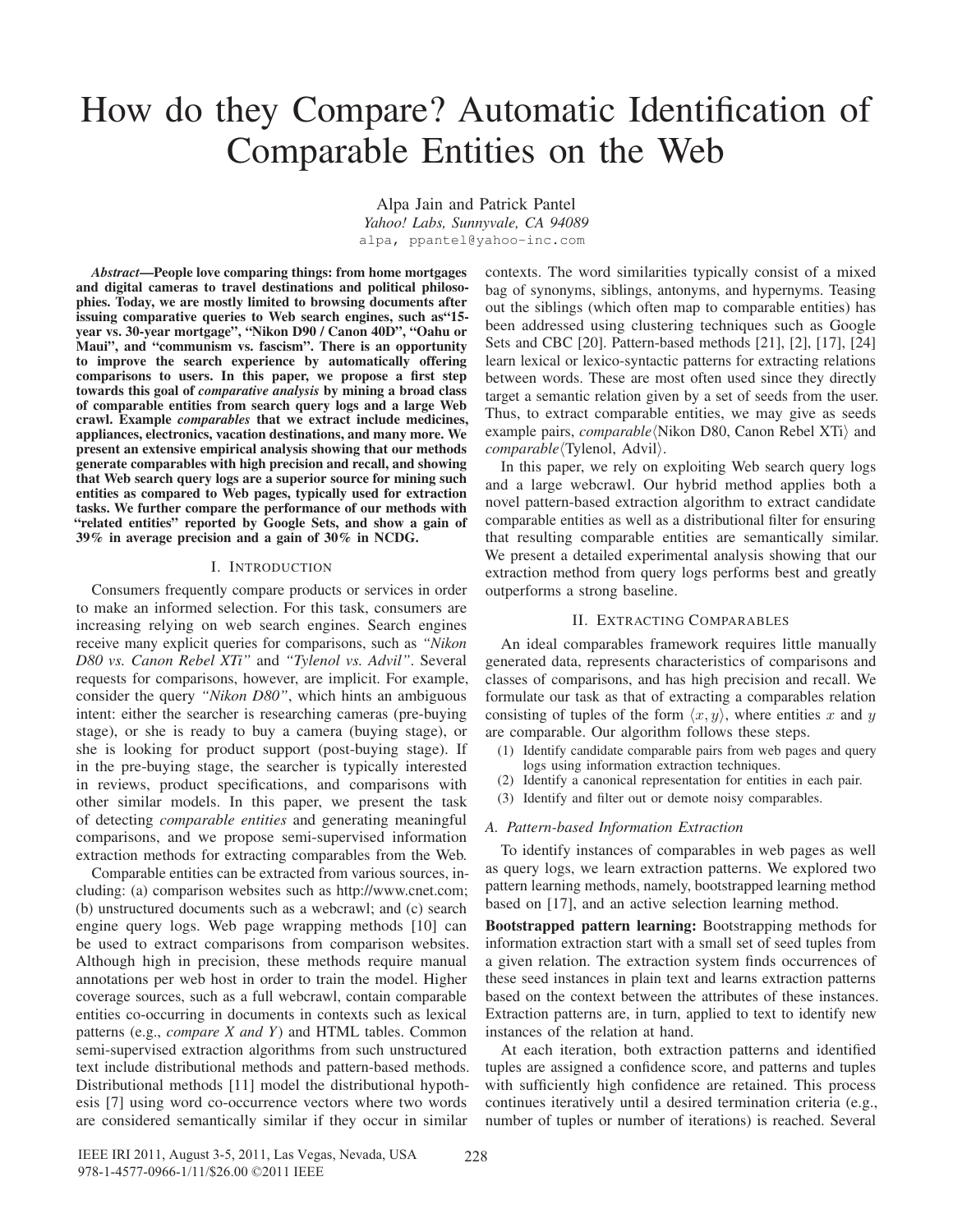bootstrapping methods have been proposed in the literature, varying mostly in how patterns are formed and unreliable patterns or tuples are identified and filtered out [2], [17]. For our task, we use the bootstrapping algorithm proposed by Pasca et al. [17], which is effective for large-scale extraction tasks. Using this bootstrapping method, example learned patterns are:

| $p_1$ : $\langle E_1 \rangle$ vs. $\langle E_2 \rangle$         | $p_6$ : $\langle E_1 \rangle$ is better than your $\langle E_2 \rangle$ |
|-----------------------------------------------------------------|-------------------------------------------------------------------------|
| $p_2$ : $\langle E_1 \rangle$ versus $\langle E_2 \rangle$      | $p_7$ : $\langle E_1 \rangle$ compared to the $\langle E_2 \rangle$     |
| $p_3$ : $\langle E_1 \rangle$ instead of $\langle E_2 \rangle$  | $p_8$ : $\langle E_1 \rangle$ to $\langle E_2 \rangle$                  |
| $p_4$ : $\langle E_1 \rangle$ will beat $\langle E_2 \rangle$   | $p_9$ : $\langle E_1 \rangle$ or $\langle E_2 \rangle$                  |
| $p_5$ : $\langle E_1 \rangle$ compared to $\langle E_2 \rangle$ | $p_{10}$ : $\langle E_1 \rangle$ over $\langle E_2 \rangle$             |
|                                                                 | TABLE I                                                                 |

PATTERNS USING BOOTSTRAPPING;  $E_1$  and  $E_2$  are comparables.

While these patterns effectively capture the comparison intent, the resulting output can be noisy due to several reasons. First, generic patterns such as  $p_{10}$  tend to match a large fraction of sentences in text collections, and thus, generate a large number of incorrect tuples. For example, applying  $p_{10}$  to the text *...jumped over the fence* ... would generate an invalid tuple. Second, lack of prior knowledge about what to expect as an entity further exacerbates the problem. Despite the issue of generic patterns, bootstrapping methods have been successfully deployed for tasks such as, extracting *personborn-in*, *company-CEO*, or *company-headquarters* relations. As the attribute values in such relations are homogeneous, noisy tuples can be potentially identified using named-entity taggers that can identify instances of a pre-defined semantic classes (e.g., organizations, people, location). This, in turn, allows for verifying if values for say the company attribute in a company-CEO relation is an organization or not. In contrast, the attribute value in our comparables relation may belong to a variety of target semantic classes: the tuples,  $\langle$  tea, coffee $\rangle$ ,  $\langle$ DSL, cable $\rangle$ , and  $\langle$ magnolia, Tilia $\rangle$ , are all valid instances of the comparables relation, but the values tea, DSL, and magnolia belong to different semantic classes. Due to the iterative nature of this learning process, we expect the quality of the output to rapidly deteriorate after a small number of iterations.

To alleviate this problem of noisy tuples, we need a way to early on identify unreliable tuples. For this, we could employ an active learning framework where humans intervene at each iteration and suggest tuples to be eliminated. Unfortunately, manually annotating each candidate tuple can be cumbersome and thus, instead of identifying noisy tuples we focus on pruning out patterns likely to generate many noisy tuples. Next, we discuss our *active selection* pattern learning method.

Active selection pattern learning: The rationale behind this approach is that although humans find it difficult to recommend or generate patterns for a task, they are generally good at identifying good patterns from bad. With this in mind, we present the top-N ranking patterns to a human and manually select a subset of patterns. As humans are requested to choose from extraction patterns already verified to exist in text, they are likely to generate reliable tuples. We picked a small set of extraction patterns from the top-10 patterns generated by the bootstrapping method. Specifically, we used patterns  $p_1$ ,  $p_2$ ,  $p_4$ , and  $p_7$  from those listed in Table I To summarize, we extend bootstrapping extraction methods using active selection to learn patterns to generate comparables. We run the resulting extraction methods on two sources, i.e., web pages and query logs. Upon generating the candidate comparable pairs, we



Fig. 1. Algorithm to generate candidate representations for a comparable.

identify canonical representations for the entities. Textual data is often noisy or contains multiple non-identical references to the same entity, and therefore, text-oriented tasks need to perform data cleaning. Specific to our task of identifying comparables, new data cleaning issues arise as discused next.

#### *B. Identifying Canonical Representations*

Appropriately identifying entity boundaries is a critical step in automated information extraction. Consider the case of processing the text, *I prefer tea versus coffee* using pattern  $p_2$ in Table I where after matching the pattern we need to identify a correct representation of the entities to be included in the final tuple. Specifically, this text can result in tuples, such as,  $\langle \text{tea}, \text{ coffee} \rangle$ ,  $\langle \text{prefer tea}, \text{ coffee} \rangle$ , or  $\langle \text{I prefer tea}, \text{ coffee} \rangle$ . For text documents such as web pages, a common approach to boundary detection is to pre-process the text using a namedentity tagger (e.g., tag instances of pre-defined set of classes such as, organizations, people, location) or using a text chunker (e.g., tag noun, verb, or adverbial phrases) such as Abney chunker [1]. To allow for arbitrary phrases in comparables relation, we use a text chunker. Specifically, we process the web pages using a variant of Abney chunker [1], and use the phrases in a given chunk as an entity when generating a tuple.

Query logs on the other hand do not yield to text chunkers due to their free-form textual format. Also, the terseness of queries where only keywords are provided introduces new challenges. To understand the data cleaning issues when using queries, below are some examples observed in our experiments:

 $c_1$ : Nikon d80 vs. d90<br> $c_2$ : 15 vs. 30 year mor

15 vs. 30 year mortgage calculator

The above examples underscore two important points: (a) generally, phrases that are common to both entities are specified only once (e.g., nikon in  $c_1$ ); (b) queries may contain extraneous words that need to be eliminated to generate a clean representation (e.g., calculator in  $c_2$ ).

Consider a comparable pair  $P = \{x, y\}$ . To construct a canonical representation for  $P$ , we first generate a search space of candidate representations for both  $x$  and  $y$  and pick the most likely representations for *both* entities combined. Specifically, given a candidate representation  $\gamma_x, \gamma_y$  for P, we assign a score  $R(\gamma_x)$  to  $\gamma_x$  and a score  $R(\gamma_y)$  to  $\gamma_y$  and pick the values for  $\gamma_x, \gamma_y$  that maximizes the following:

$$
\langle \gamma_x, \gamma_y \rangle = \underset{\{\gamma_x, \gamma_y\}}{\operatorname{argmax}} \left\{ R(\gamma_x) \cdot R(\gamma_y) \right\} \tag{1}
$$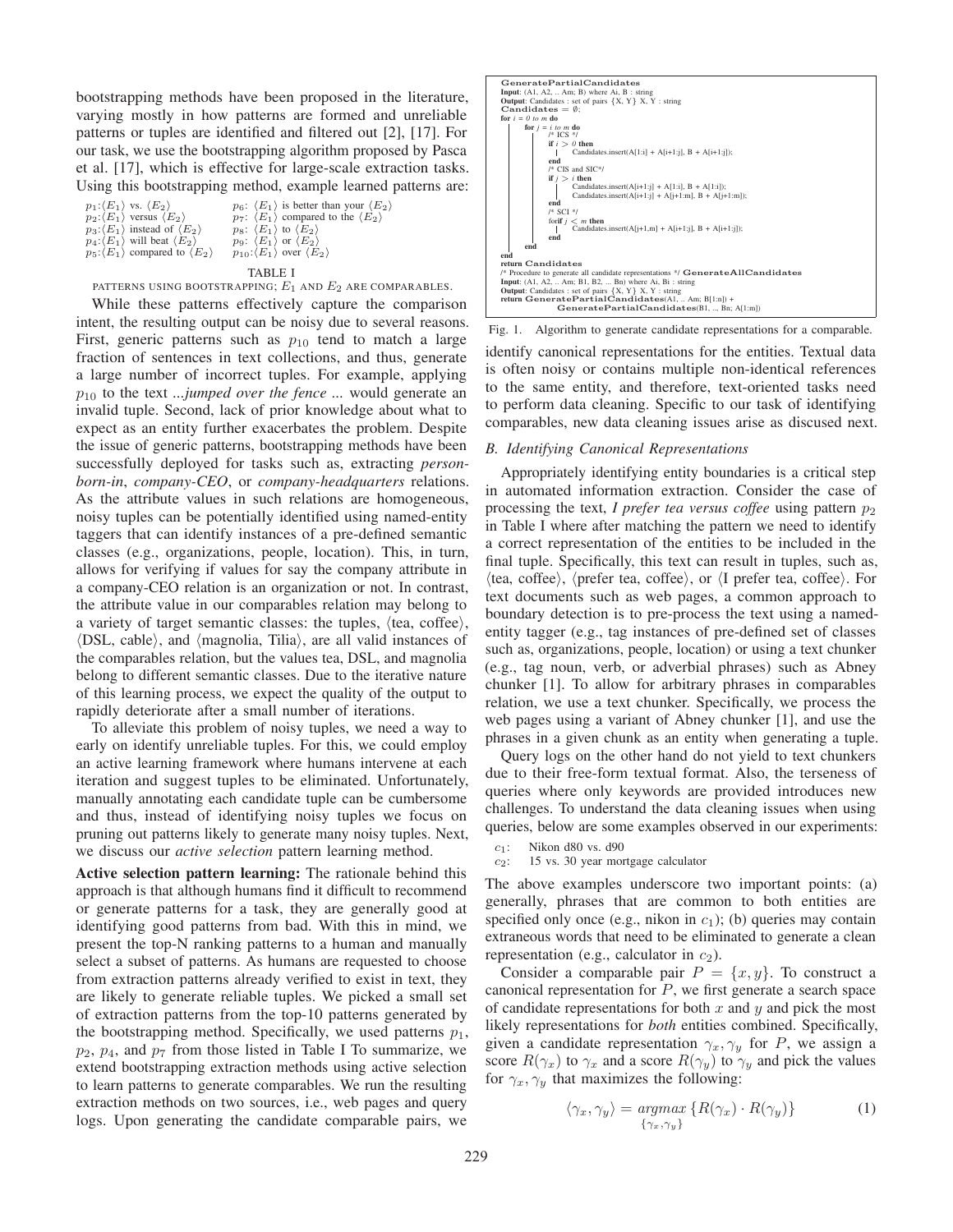To compute  $R(\gamma_i)$  for representation  $\gamma_i$ , we note that this score is high for a well-represented entity, e.g.,  $R(Nikon d90) >$  $R(d90)$  and similarly  $R(15) < R(15)$  year mortgage) but  $R(15 \text{ year mortgage}) > R(15 \text{ year mortgage calculator})$ . We derive  $R(\gamma_i)$  as the fraction of queries that contain a representation in a stand-alone form, i.e., query is equal to the representation. Intuitively, users are more likely to query for "nikon d90" than "d90."

We now turn to the issue of generating a search space of representations for a pair P. Instead of considering combinations of terms in the query string in a brute-force manner, we hypothesize that the query strings involving comparable pairs consist of three main sets: (a) a class  $C$ , (b) an instance I, and (c) a suffix S. For example, for  $c_2$  I = {15 year},  $C = \{$  mortgage $\}, S = \{$ calculator $\}$ ; similarly for  $c_1, S = \{\},\$  $I = \{d90\}, C = \{\}.$  Furthermore, of all six (3!) possible permutations of these sets only four permutations are likely to be used to form queries. Specifically, these four cases are ICS, CIS, SIC, SCI; we eliminate cases ISC and CSI where the instance and class are not juxtaposed. As final canonical representations, we want to rewrite both strings  $x$ and  $y$  in  $P$  in the form  $IC$ .

Given a candidate pair  $P = \{x, y\}$ , we explore the space of representations as follows (see Figure 1): holding one of the strings  $(x \text{ or } y)$  constant, we construct all possible strings for  $C$ using the four cases listed above. Each value for  $C$  is appended (or prefixed) to the other string that has been held constant. This process is repeated viceversa for the other string. As a concrete example, Table II shows examples of representations for  $c_2$ . To summarize, we explore a space of candidate representations for a given pair and pick as the canonical representation the case which maximizes the representation scores for both entities.

## *C. Distributional Similarity Filters*

As a final step towards a well-represented comparables database, we need to check if each comparable pair consists of entities that broadly belong to the same semantic classes. For example, while  $\langle Ph.D., MBA \rangle$  is a valid comparables,  $\langle$ Ph.D., Goat $\rangle$  is not. To support our goal of allowing arbitrary semantic classes to be represented in the comparables relation, we employ methods to identify semantically similar phrases on a large scale. Specifically, we use distributional similarity methods [11] that model the *Distributional Hypothesis* [7].

To model the distributional hypothesis, we process a large corpus of text (e.g., web pages in our case) using a text chunker. Terms are all noun phrase chunks with some modifiers removed; their contexts are defined as their rightmost and leftmost stemmed chunks. We weigh each context  $f$  using pointwise mutual information [4]. Specifically, we construct a pointwise mutual information vector  $PMI(w)$  for each term w as:  $PMI(w)=(pm_{w1}, pmi_{w2}, \cdots, pmi_{wm})$ , where  $pm_{wf}$ is the pointwise mutual information between term  $w$  and feature f and is derived as:  $pmi_{wf} = log\left(\frac{c_{wf}N}{\sum_{i=1}^{n} c_{if} \cdot \sum_{j=1}^{m} c_{wy}}\right)$ , where  $c_{wf}$  is the frequency of feature f occurring for term w, n is the number of unique terms,  $m$  is the number of contexts, and  $N$ is the total number of features for all terms. Finally, similarity scores between two terms are computed by computing a cosine similarity between their *pmi* context vectors [22].

| Case | T                                                                                                              | C                                                                                                  | s                                                                    | $\gamma_x$                                                                                                 | $\gamma_{y}$                                                                                                                                                                                                    |
|------|----------------------------------------------------------------------------------------------------------------|----------------------------------------------------------------------------------------------------|----------------------------------------------------------------------|------------------------------------------------------------------------------------------------------------|-----------------------------------------------------------------------------------------------------------------------------------------------------------------------------------------------------------------|
| IC.S | 30<br>30<br>30<br>30 year<br>30 year<br>30 year mortgage<br>30 year mortgage<br>30 year mortgage<br>calculator | year<br>year mortgage<br>year mortgage calculator<br>mortgage<br>mortgage calculator<br>calculator | mortgage calculator15 year<br>calculator<br>calculator<br>calculator | 15 year mortgage<br>15 mortgage<br>15 mortgage calculator<br>15 calculator<br>15<br>15                     | 30 year<br>30 year mortgage<br>15 year mortgage calculator30 year mortgage calculator<br>30 year mortgage<br>30 year mortgage calculator<br>30 year mortgage<br>30 year mortgage<br>30 year mortgage calculator |
| SIC  | 30 year mortgage<br>calculator<br>year<br>year mortgage<br>mortgage calculator<br>mortgage<br>calculator       | mortgage calculator<br>calculator<br>calculator                                                    | 30<br>30<br>30 year<br>30 year<br>30 year mortgage                   | 15<br>15 mortgage calculator<br>15 year mortgage<br>15 mortgage calculator<br>15 mortgage<br>15 calculator | 30 year mortgage calculator<br>year mortgage calculator<br>year mortgage calculator<br>mortgage calculator<br>mortgage calculator<br>calculator                                                                 |

#### TABLE II

Search space of representations  $\{\gamma_x,\gamma_y\}$  for pair  $\langle 15, 30$  year MORTGAGE CALCULATOR $\rangle$  for two cases.

A natural question that arises is whether distributional similarity methods can be used to generate comparables. While distributional similarity methods could generate comparables, their output also consists of a mixed bag of other semantic relations such as synonyms, siblings, antonyms, and hypernyms. For example, for the word *Apple*, the distributional thesaurus generates: *pear, strawberry, Microsoft, Nintendo, company, ...* Only *Microsoft* in this list would be considered a valid comparable entity. It is noteworthy that the output may contain phrases such as *company* which are distributionally similar to Apple, but again invalid comparables.

Most comparable entities fall under a sibling relation, however teasing these out from a distributional similarity output is difficult. Instead, we rely on a distributional thesaurus to filter the output of relation learning methods, in order to generate a comparables relation. In particular, for each comparable pair  $(x, y)$ , we check if y exists in the list of similar terms for x or viceversa and eliminate all pairs for which the comparable was not found in this list of similar terms. Alternatively, these scores can also be used to demote invalid pairs.

So far, our discussion focused mostly on a flat list of comparables, i.e., we did not consider the relevance score of a comparable. We studied a variety of functions to score a comparable pair, while accounting for scores from the canonical representation and filtering steps. We found that using a simple frequency-based approach where the number of times a comparable pairs was queried works well; intuitively, aggregating over several independently issued queries can effectively capture the relevance of a comparable.

#### III. EXPERIMENTAL EVALUATION

## *A. Data collection*

Data sources: We used the following data sets as sources for finding comparable entities:

Web documents (WB) A collection of 500 million web pages crawled by Yahoo! search engine crawl.

Query logs (QL) A random sample of 100 million, fully anonymized queries collected by Yahoo! search engine in the first five months of 2009. Of these queries, a 5000 query subset was used as a development set to select a diverse collection of popular entities for our evaluation described in Section III.

Extraction methods: For our experiments, we combined the bootstrapped pattern-learning and active selection algorithms presented in Section II with the two datasets introduced above to generate four techniques in all. We denote each of our systems using a two-letter prefix denoting the dataset (WB=web documents; QL=query logs) and a two-letter suffix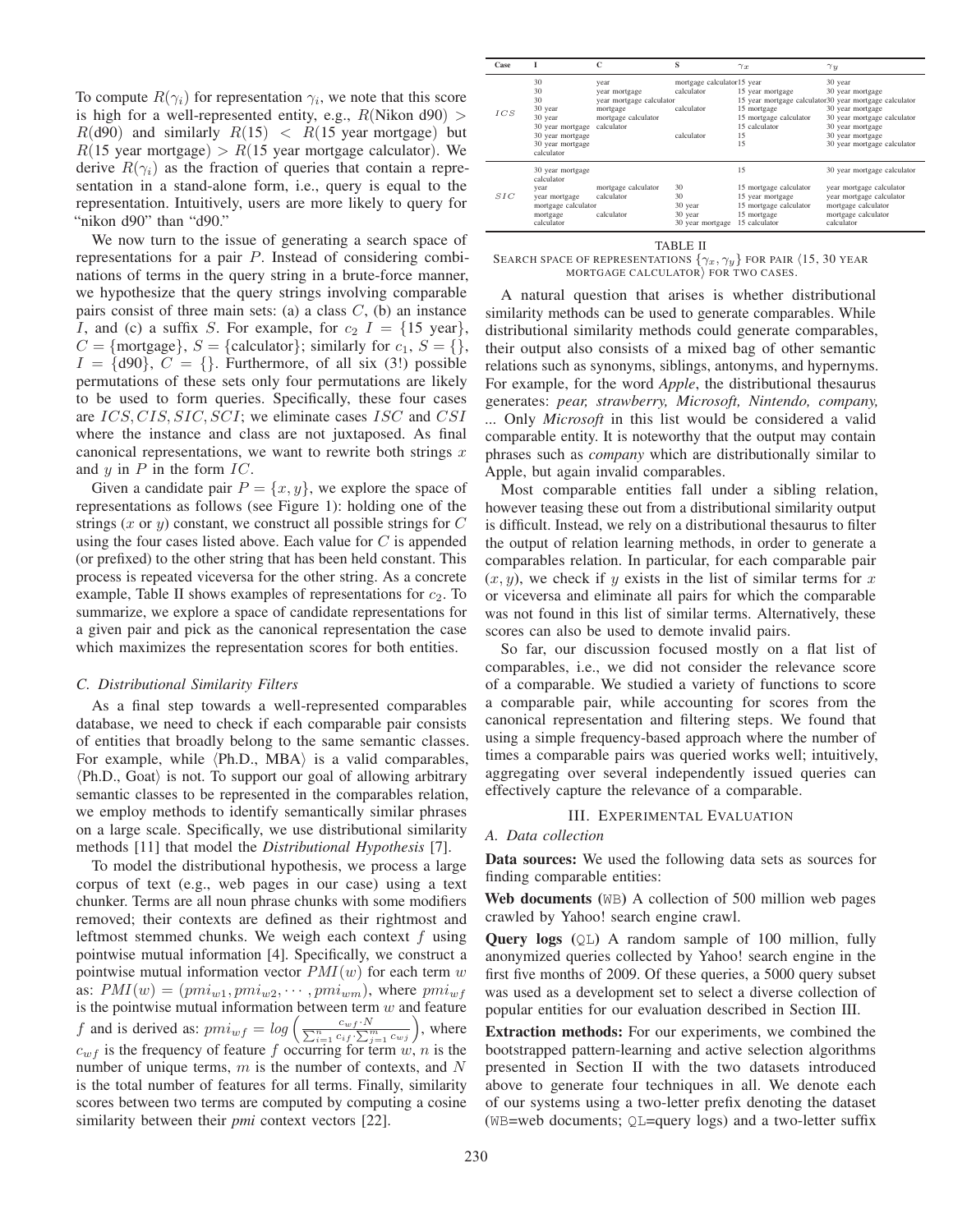| Method    | Nr. of comparables |  |  |
|-----------|--------------------|--|--|
| $OL-AS$   | 4.591.343          |  |  |
| $WR-AS$   | 7.146.982          |  |  |
| $WR - RT$ | 1.243.121          |  |  |
| $OL-BT$   | 2.657              |  |  |

| <b>TABLE III</b> |  |
|------------------|--|
|                  |  |

SIZE OF COMPARABLES RELATION FOR EACH METHOD.

denoting the extraction method (BT=bootstrapped patternlearning; AS=active selection). We further generated two variants for each method by turning the distributional filtering stage on and off, denoted by FL when on.

**Baseline:** We are unaware of any existing system for extracting comparables. Arguably the most well known is Google Sets (http://www.sets.google.com), which returns a broad-coverage ranked ordering of terms semantically similar to a set of queried terms. We use Google Sets as our baseline by issuing each entity in our test set and extracting the list of ranked entities output by the system. We denote this technique as GS. This results in the following extraction systems:

- QL-BT: Bootstrapped pattern-learning over query logs;
- QL-BT-FL: QL-BT with distributional filtering;
- QL-AS: Active selection over query logs; • QL-AS-FL: QL-AS with distributional filtering;
- WB-BT: Bootstrapped pattern-learning over 500-million document Web crawl;
- WB-BT-FL: WB-BT with distributional filtering;
- WB-AS: Active selection over 500-million document Web crawl;
- WB-AS-FL: WB-AS with distributional filtering; and
- GS: Our strong baseline using Google Sets.

Table III lists the sizes of the relations generated by each method without the distributional filter and Table IV lists some example comparables generated using QL-AS.

Distributional similarity filters: We construct our distributional similarity database following [19]: we POS-tag our WB corpus (500-million documents) using Brill's tagger [3] and chunked it using a variant of the Abney chunker [1]. We built a distributional filter from this chunked corpus using the method outlined in Section II-C.

## *B. Evaluation metrics*

We evaluate the performance of each system using set-based measures, i.e., precision and recall, as well as using rank retrieval measures, i.e., normalized discounted cumulative gain (NDCG) and average precision used in information retrieval. **Recall:** Given an entity and a list  $L$  of comparables for it, we compute recall as  $\frac{|L \cap G|}{|G|}$  where G is a list of ideal comparables. **Precision:** Given an entity and a list L of comparables for it, we compute precision as  $\frac{Number\ of\ correct\ entries\ in\ L}{|L|}$ . Additionally, we also study the precision values at varying ranks in the list.

Average precision (AveP): Average precision is a summary statistic that combines precision, relevance ranking, and recall.  $AveP(L) = \frac{\sum_{i=1}^{|L|} P(i) \cdot isrel(i)}{\sum_{i=1}^{|L|} srel(i)}$ , where  $P(i)$  is the precision of  $L$  at rank *i* and *isrel(i)* is 1 if the comparable at rank *i* is L at rank i, and  $\overline{isrel}(i)$  is 1 if the comparable at rank i is correct and 0 otherwise correct, and 0 otherwise.

Normalized Discounted Cumulative Gain (NDCG): NDCG is commonly used to measure the quality of ranked query results. NDCG examines the fact that ideally, we would like to see good results at early rank positions, and poor quality results at lower rank positions. For a given rank R, NDCG<br>is computed as:  $NDCC = \lambda \sum_{i=1}^{R} \frac{2^{g(i)-1}}{i}$  where  $g(i)$  is is computed as:  $NDCG = \lambda \cdot \sum_{i=1}^{R} \frac{2^{g(i)-1}}{\log(i+1)}$ , where  $g(i)$  is the grade (e.g. 10 for a perfect result 5 for an average result the grade (e.g., 10 for a perfect result,  $5$  for an average result, etc.) assigned to the result at rank i and  $\lambda$  is a normalization<br>constant computed as the  $\sum_{i=1} R \frac{2^g(i)}{log(i+1)}$  for a list generated<br>by sorting the results in the best grade order by sorting the results in the best grade order.

| Entity       | <b>Comparables</b>                                                 |
|--------------|--------------------------------------------------------------------|
| 401k         | ira, pension, sep ira, 457 plan, simple ira, money market funds    |
| density      | weight, volume, mass, hardness, temperature, specific gravity      |
| plastic bags | paper bags, canvas, cotton bags                                    |
| sod          | grass, seeds, reseeding, artificial grass                          |
| solar panels | wind mill, geothermal, fossil fuels, wind turbines, solar shingles |
| stocks       | corporate bonds, etf, small cap stocks, equities, commodities      |
|              | TABLE IV                                                           |

SAMPLE COMPARABLES GENERATED FROM QUERY LOGS.

| Domain       | <b>Entities</b>                                                       |
|--------------|-----------------------------------------------------------------------|
| ACT          | dental implants, bahamas, swimming, mba, apartment                    |
| APP          | whirlpool, nikon d80, canon eos 450d, ipod, mac                       |
| <b>AUTOS</b> | honda accord, ford explorer, toyota camry, bmw, honda civic           |
| <b>ENT</b>   | britney spears, angelina jolie, obama, new york yankees, the simpsons |
| <b>MED</b>   | tylenol, ritalin, ibuprofen, vicodin, claritin                        |

SAMPLE 25 ENTITIES EVALUATED FOR THE TARGET-DOMAIN EVALUATION.

#### *C. Evaluation methodology*

We perform *target-domain* and *open-domain* evaluations.

Target-domain evaluation: Our target-domain evaluation focuses on an in-depth evaluation of various methods for a pre-defined set of entity classes. Due to the tedious nature of evaluation of extraction tasks, we restrict ourselves to five generic classes of entities, namely, *Activities* (ACT), *Appliances* (APP), *Autos* (AUTOS), *Entertainment* (ENT), and *Medicine* (MED). For each domain, we picked five frequently queried entities using the training set. Table V shows these 5 categories along with the entities for each domain.

We conducted two user studies, with 7 participants, to evaluate the quality of results for a given method. Our first user study requested a *gold set* of comparables from participants. Given an entity e, participants provided two distinct comparables deemed relevant to e. If the e or its domain was unknown to a participant, we allowed the participant to research on the Web and provide an informed comparable. For example, for *Nikon d80*, users provided *Canon rebel xti, Nikon d200, Fujifilm Finepix z100*.Our second user study requested users to judge the quality of the comparables on a *three-point grades* scale. Starting with an entity, we generated a ranked list of top-5 comparables from each system to be evaluated. We took a union of these lists and presented it to each participant. Participants were asked to rate each comparable in the list as G for good,F for fair, or B for bad. Each user was requested about 350 annotations, and overall, our user study yielded 2,450 annotations (inter-annotator agreement using Fleiss's kappa [13] ranged between 0.41 and 0.54 indicating a moderate agreement). Most of the disagreement could be traced to cases marked F or B, however, for cases marked as G we observed high kappa values indicating substantial agreement. For each entity, we picked a final grade based on the majority opinion of the judgments, and in case of disagreement, we requested an additional judgment. Using these manual annotations, we generated another gold set of *graded* comparables which was used to compute the NDCG values. We also computed precision at varying rank and average precision of each list by assigning a score of 1 to all comparables that were marked G and a score of 0 to the rest. Note that all comparables graded as fair were also assigned a score of 0.

Open-domain evaluation: Our open-domain evaluation moves away from a target domain and examines the quality of comparables using a random sample of the output generated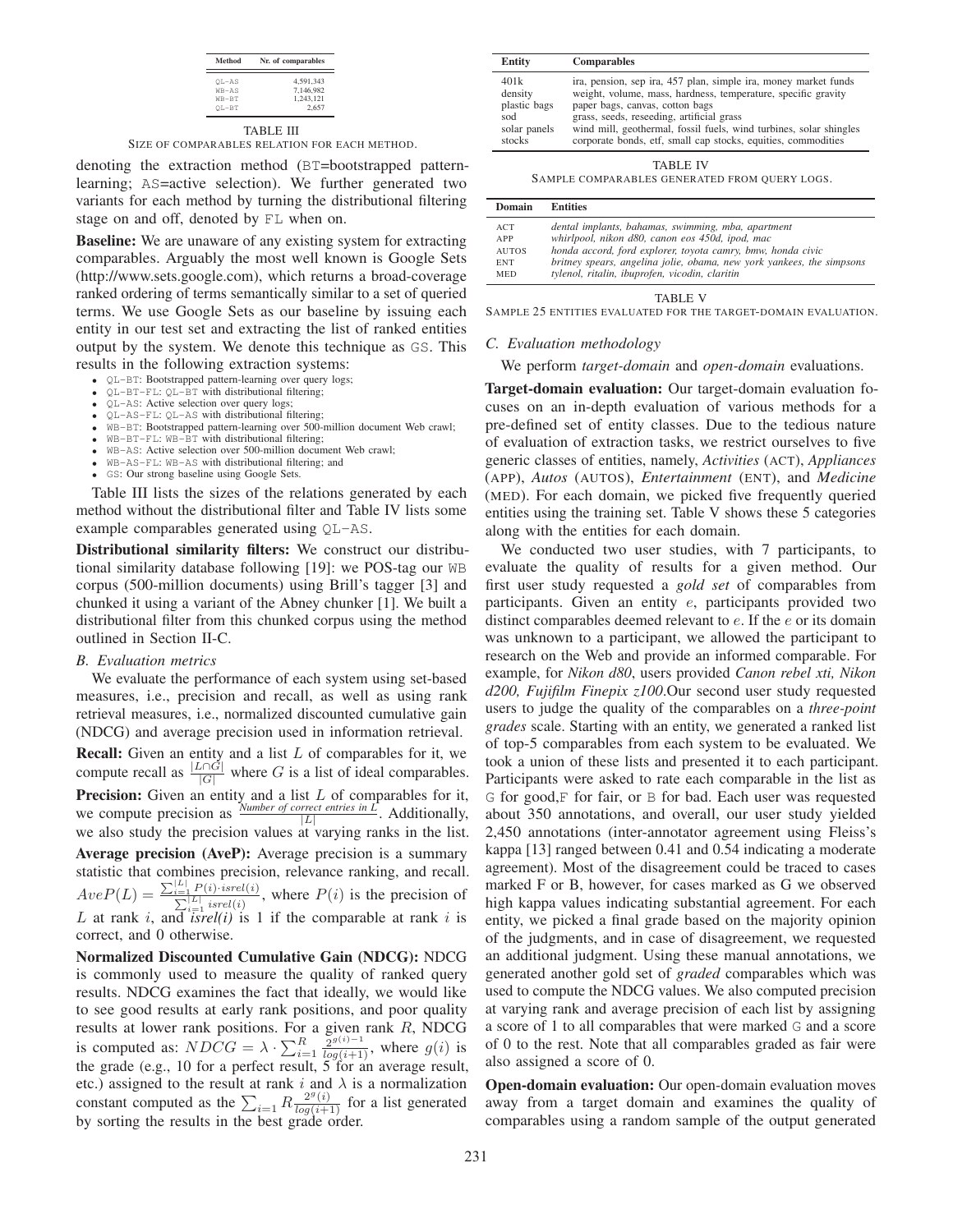by each system. Specifically, we draw a sample of pairs of comparables generated by each method, verify them, and study the precision and nature of errors for each method.

## *D. Target-domain Evaluation Results*

Recall: Our first experiment was to measure the extent to which each method identifies comparables desired by our user study participants. For each entity in our test set (see Table V), we generated a ranked list of comparables for each method  $(i.e., QL-AS, WB-AS, WB-BT, \cdots)$  and computed the recall of these lists (see Section III). Table VI compares the recall of all eight methods against that of GS, and the bold-faced numbers mark the techniques with highest recall value for a domain. QL-AS exhibits highest and QL-AS-FL exhibits close to highest values for recall, suggesting query logs as a comprehensive source for generating comparables. As expected, using a filtering step results in a small drop in the recall values across all methods and all domains. While this drop is relatively small, the case for APP needs further discussion. Among the appliances, the query *Canon EOS 450d* was not found in the distributional thesaurus and this resulted in degrading recall for this category. This could be traced to errors by the text chunker. As hypothesized, using bootstrapping methods to learn extraction patterns in both cases, query logs and web documents, results in low coverage of comparables.

We now examine the effect of introducing the filtering step. In our experiments, we observed that the overall quality of the output lists substantially improved when using the distributional thesaurus (Section II-C) as a filter. As a concrete example, for the entity *britney spears* the comparables generated by WB-AS included, *paris hilton* and *bff paris hilton* (bff="best friends forever"). Interestingly, the phrase *bff paris hilton* occurs frequently enough to be ranked higher, and furthermore, our canonical representation generation method also finds enough support for this entity. The filtering method on the other hand, eliminates this entity. To show the improvements by using a filter, we compare the fraction of gold set entities that were returned among the top-10 comparables returned by each method. Intuitively, a good system should return these entities early on. Table VII shows the percentage of gold set comparables found in top-10 results for each method, averaged over all domains. For QL-BT, we observe an increase in the percentage of gold set comparables that are covered when using a filter, with the exception of the case we discussed above. This indicates that the filtering step effectively demotes noisy tuples and, in turn, boosts the ranks for reliable comparables. In case of WB-BT, we observe a relatively small improvement for a few cases. Low performing methods QL-BT and WB-BT are more sensitive to the filter due to the already small values of recall. In what follows, we focus on the competing methods, namely, QL-AS-FL, WB-BT-FL, WB-AS-FL, and GS.

**Rank order precision:** We now examine the accuracy of each technique using precision. Figure III-D shows the precision for each system at varying rank, for each domain, averaged across all entities in that domain. QL-AS-FL results in a perfect precision (precision  $= 1.0$ ) or close to perfect precision across domains. The less than perfect precision for APP, can be explained by an example of *nikon d80*: the system returned *canon* as a comparable at rank 1, which was graded as F by our

| Method                                                    | <b>ACT</b>                | APP                          | <b>AUTOS</b>                 | <b>ENT</b>                   | <b>MED</b>                   |
|-----------------------------------------------------------|---------------------------|------------------------------|------------------------------|------------------------------|------------------------------|
| GS                                                        | 0.37                      | 0.32                         | 0.50                         | 0.62                         | 0.47                         |
| $OL-AS$<br>$WR-AS$<br>$OL-BT$<br>$WR - RT$                | 0.77<br>0.55<br>0.07      | 0.90<br>0.37<br>0.22<br>0.12 | 0.87<br>0.40<br>0.03<br>0.03 | 0.95<br>0.58<br>0.02<br>0.20 | 0.90<br>0.52<br>0.10<br>0.22 |
| $OL-AS-FL$<br>$WR-AS-FI.$<br>OL-BT-FL<br>$WR - RT - FT$ . | 0.62<br>0.33<br>٠<br>0.05 | 0.35<br>0.22<br>0.13<br>0.05 | 0.78<br>0.40<br>0.03<br>٠    | 0.72<br>0.43<br>٠<br>0.07    | 0.85<br>0.52<br>0.02<br>0.12 |

AVERAGE RECALL FOR EACH METHOD, FOR EACH CATEGORY, MEASURED USING A USER-PROVIDED GOLD SET.

| Method           | ACT. | APP | <b>AUTOS</b>   | <b>ENT</b>     | MED |
|------------------|------|-----|----------------|----------------|-----|
| GS               | 34   | 54  | 60             | 72             | 54  |
| OL-AS            | 56   | 82  | 62             | 64             | 84  |
| $WR-AS$          | 58   | 56  | 46             | 58             | 58  |
| $OL-BT$          | ٠    | 5   | 4              | $\mathfrak{D}$ | 12  |
| $WR - RT$        | 4    | 26  | $\mathfrak{D}$ | 18             | 26  |
| OL-AS-FL         | 76   | 48  | 68             | 70             | 94  |
| $WR-AS-FT.$      | 58   | 56  | 66             | 56             | 62  |
| OL-BT-FL         | ٠    | 4   | 4              | ٠              | 2   |
| $WR - RT - FT$ . | C    | 26  | ۰              | 18             | 14  |

TABLE VII

AVERAGE PERCENTAGE OF USER-PROVIDED GOLD SETS IDENTIFIED IN TOP-10 RESULTS RETURNED BY EACH SYSTEM.

annotators which is treated as incorrect when computing the precision. All other comparables generated for this entity were marked G. Comparing WB-AS-FL and WB-BT-FL we observe that, as hypothesized, using active selection to identify reliable patterns substantially improves the extraction performance. As compared to GS, both QL-AS-FL and WB-AS-FL consistently outperform GS, across all domains.

Table VIII compares NDCG@5 values for each method, across all entities and target domains. † marks NDCG values that are a statistically significant improvement over the baseline of GS. Both QL-AS-FL and WB-AS-FL exhibit a significant improvement of 30% and 20% gain, respectively, over the existing approach of using Google Sets. Table IX shows the NDCG@5 values for each of the five target domains. Interestingly, for the domain of ACT, using an approach based on related words as in the case of GS, proves to be undesirable. This conforms our earlier observations that using distributional similarty-based methods suffer from being too generic for the task of comparables. As a specific example, for the entity *apartment*, GS generates the following comparables, *1 bathroom, washing machine, 2 bathrooms* which were consistently graded as B by all participants in our user studies. In contrast, QL-AS-FL generates comparables, such as, *condominium, house, townhouse* which were graded as G by our participants. We observed similar results for NDCG@10.

Table VIII compares the average precision (AveP) values for each method and † marks statistically significant improvement over GS. (Recall that AveP summarizes the precision, recall, and rank ordering of a ranked list.) Both QL-AS-FL and WB-AS-FL exhibit a significant improvement of 39% and 36% gain, respectively, over GS. As expected, QL-AS-FL exhibits highest values for AveP confirming the choice of active selection over query logs as a promising direction.

## *E. Open-domain Evaluation Results*

The average precision of the relations based on our samples for QL-AS-FL, WB-AS-FL, and WB-BT-FL, were 86%, 67%, and 43%, respectively. Table X shows examples of erroneous facts. A common error observed across all sources is the case where two entities are to be disambiguated: increasingly, people